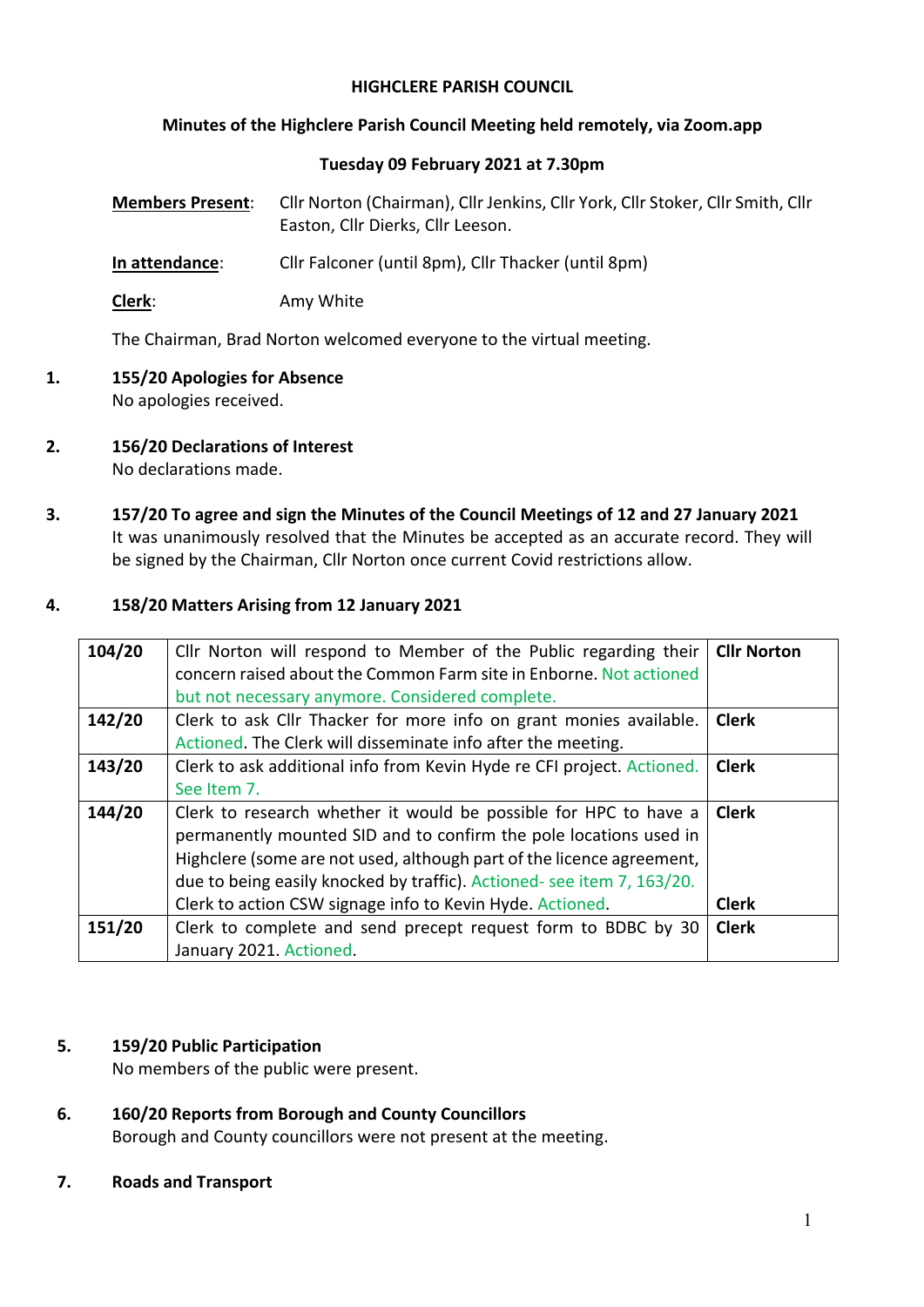# **161/20: Community Funded Initiative Update**

The clerk has received information back from Kevin Hyde answering the council's questions (in blue):

Q: Is it worth getting the road painted with dragon's teeth with regards to the need for continual maintenance and whether the current surface can even be used?

I have to remain neutral and I am unable to advise you either on a positive or negative approach on this question but generally it is not every year that a road is resurfaced when markings are installed and if a road is re surfaced generally any associated lining will be re introduced. However I do know that there is a tendency to steer away from the red patches on the carriageway so they may not be reinstalled

### Q: What the 20% maintenance fee covers, for how long, and by whom?

The maintenance fee is to cover the costs to the County Council should we be required to make reactive emergency repairs or removal, and cover the increased routine maintenance works costs to us such as strimming of grass etc. It wouldn't cover the cost of full replacement. The maintenance period is valid for the lifetime of the project ? The maintenance fee is usually included within the final invoice and you would be made aware of this amount during the quotation phase.

### Q: Who holds the 20% contingency money?

The 20% contingency is added generally to help ensure that when we advise you that a scheme will be £x.xx you will report back to the committee with this value. When the work has been complete unless there has been additional works requested or material price increases then that 20% will not be used. Generally invoices will be two fold the first an initial invoice say the amount will either the professional fee of £250 (as indicated on the CFI form) or a portion of the total value.

# Q: What happens to the redundant signage (assuming there will be some)?

Any redundant signing that is removed will then disposed in the correct manner. The contractor will be authorised to work on the highway by HCC. A nominated contractor that has been issued with a scheme will be accountable for the removal of any redundant signing within that scheme and also it will be their responsibility to dispose of that street furniture in the correct manner.

### **162/20** The council asked for answers to the following:

- a. Can we have two new village gateways, not one (and reusing our current one).
- b. Is it possible to not have the 40mph repeater at the humpback bridge, rather a "Welcome to Highclere" and perhaps a Community Speedwatch sign.
- c. It is possible to get a 3,2,1 countdown signage to the 30mph?

Once these questions are answered, the council is, in principle, satisfied to go ahead. Highclere Society will be contacted to ask for any feedback about the proposals before the project kicking off from March 2021 onwards.

**Action**: Cllr Norton to contact Patrick Hedgeland of HS to garner interest and feedback for the CFI.

**Action**: Clerk to write to Kevin Hyde with current questions listed above.

### **163/20 Update on SID**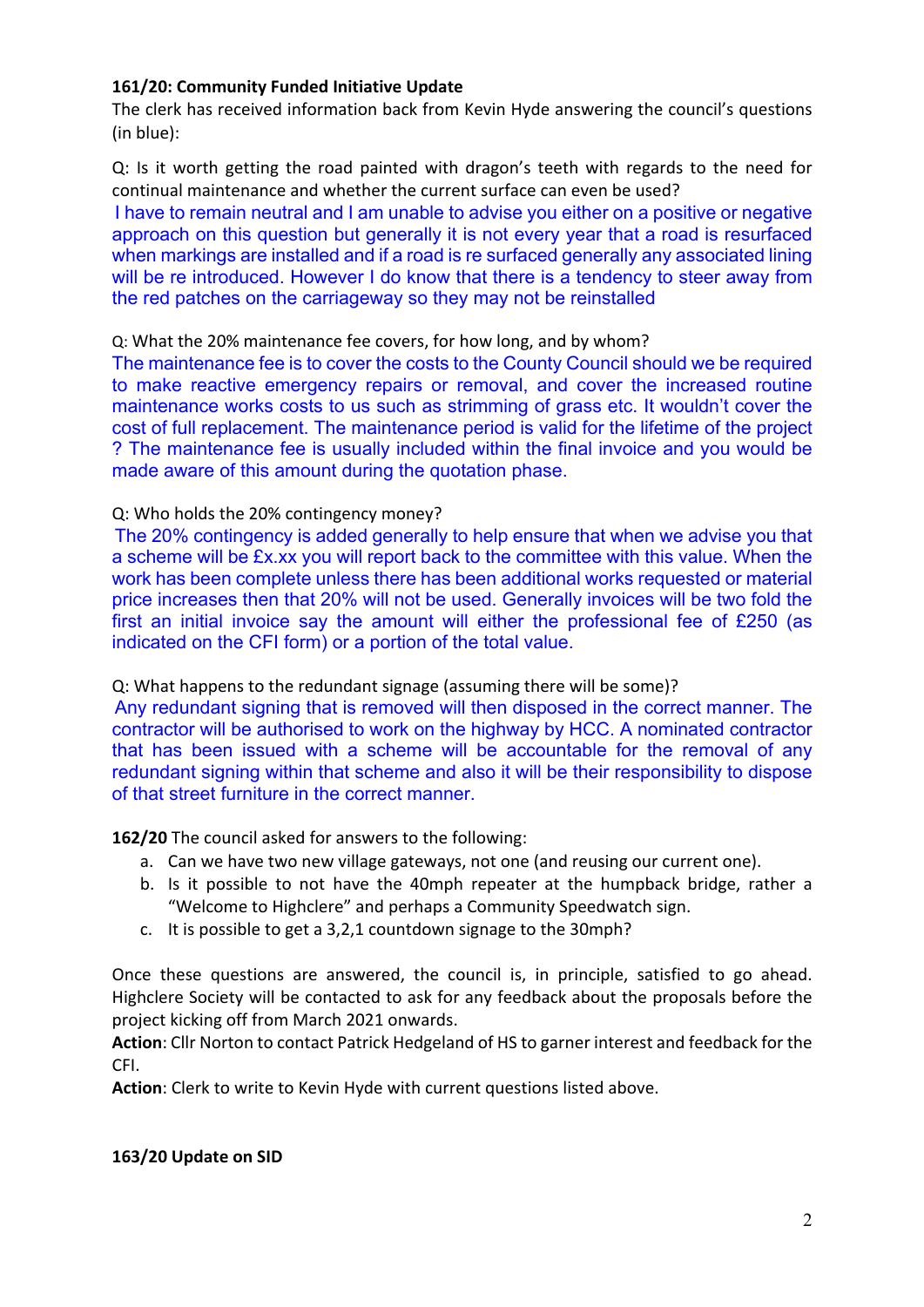The SID continues to be working sporadically. It is likely the batteries need replacing again. Cllr Easton has found other devices which may be more effective**. Move to next meeting. Community Speedwatch:** Cllr Easton will check with Brian Harling on their requested sites for signs, although it is considered that 4 signs along the A343 will be satisfactory. **Action**: Cllr Easton to confirm sign locations with Brian Harling.

# **8. Environment**

# **164/20 Footpaths, stiles etc**

Cllr Dierks has researched some basic footpath arrows to be placed on gates/stiles in Highclere Parish. She will buy 10 and HPC will use these to experiment along a few paths as to whether it is worthwhile buying more.

**Action**: Cllr Dierks to purchase 10 footpath markers.

# **9. 165/20 Recent Planning Applications:**

- 20/03524/OUT at Land At Westridge Andover Road Highclere Hampshire: **OBJECT**
- 20/03577/OUT at Falkland Farm, Penwood Road Wash Water: **OBJECT**

Please see the objections for both applications at the end of the minutes.

**Action:** Clerk to send Objections to relevant case officers at BDBC.

# **10. 166/20 Neighbourhood Plan update**

Please see the update from Colin Wall at the end of the minutes. **Action**: Cllr York will ask Colin Wall if HPC can provide an update of the stage the NP is at on the website.

# **11. 167/20 Broadband update**

Cllr Norton has still not received an outline cost from Openreach. The current voucher scheme ends on 31 March but as Highclere is already registered and sits within a relevant postcode, we will be eligible for the new voucher scheme which will open up from April 2021.

# **12. 168/20 website update**

Cllr Dierks has continued to make changes and improvements to the website. Google analytics shows there has been a significant increase in the volume of web traffic to the site. HPC will keep updating the community engagement page to encourage participation.

### **13. Financial Matters**

### **169/20 Accounts for Payment, February:**

The Clerk presented the following items for payment via email to all councillors.

| Date<br>incurred | Expenditure | <b>Purpose</b> | Ex<br><b>VAT</b> | <b>VAT</b>    | Total  | Payment<br><b>Method</b> |
|------------------|-------------|----------------|------------------|---------------|--------|--------------------------|
|                  |             |                |                  | -<br><b>.</b> | ∽<br>t |                          |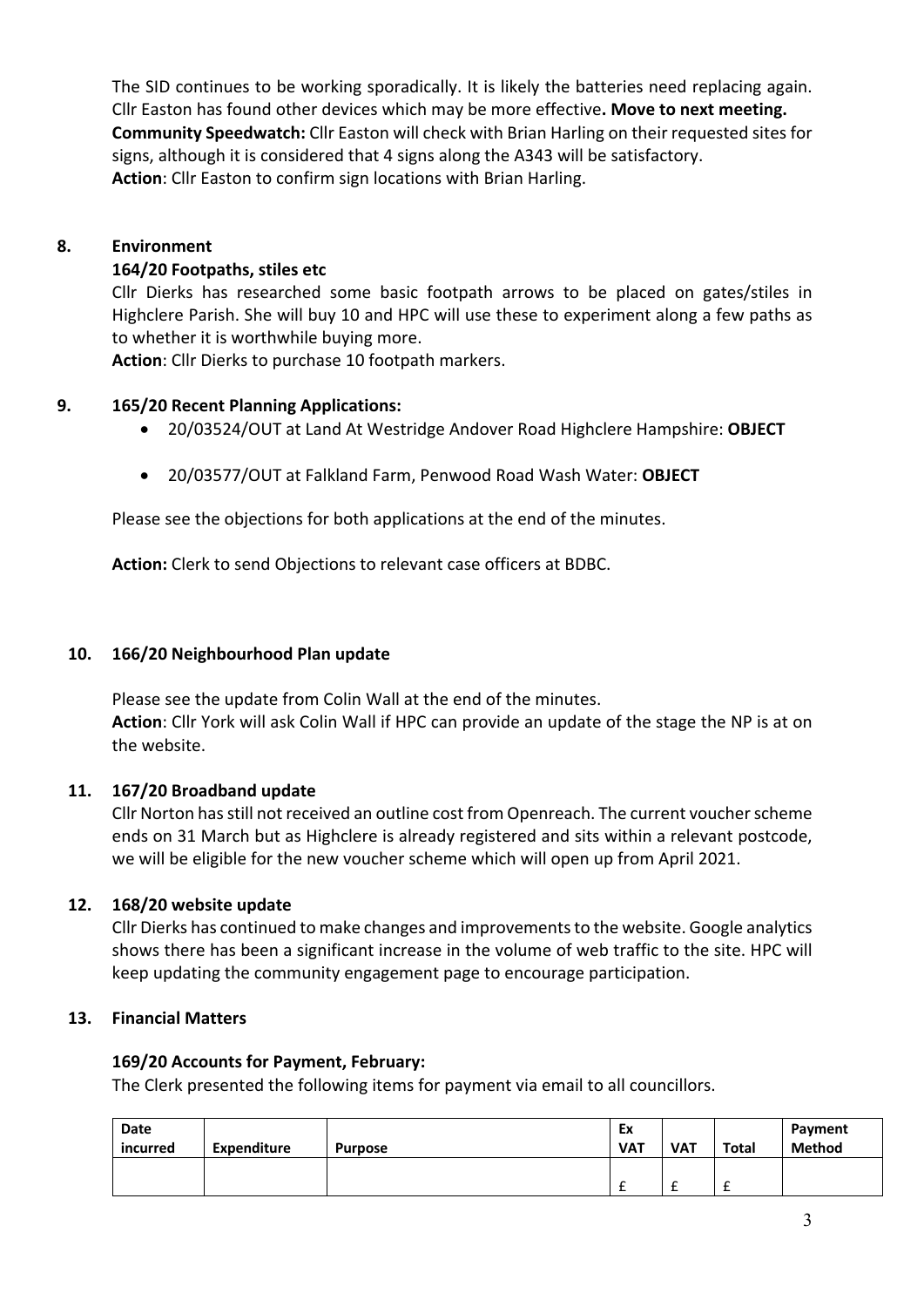| 11/01/2021 | <b>HMRC PAYE</b>     | Clerk Tax & NI                         |       |       | 221.48 | online |
|------------|----------------------|----------------------------------------|-------|-------|--------|--------|
|            |                      | Cllr Leeson Facebook advertising-VAT   |       |       |        |        |
| 23/12/2020 | <b>Cllr Expenses</b> | (unpaid from last invoice)             |       | 4.90  | 4.90   | online |
|            | Litter Warden        |                                        |       |       |        |        |
| 27/01/2020 | Salary               | <b>February Salary</b>                 |       |       | 432.64 | online |
|            | Litter Warden        |                                        |       |       |        |        |
| 11/01/2020 | Expenses             | Travel expenses for January            | 13.95 |       | 13.95  | online |
| 27/01/2020 | Clerk's Salary       | <b>February Salary</b>                 |       |       | 797.00 | online |
|            |                      | ionos mail storage (Jan) and Zoom.Pro  |       |       |        |        |
| 11/01/2020 | Clerk's Expenses     | (Dec), Moneysoft Payroll               | 90.99 | 18.20 | 109.19 | online |
|            | Councillor           | 2 x councillor development courses for |       |       |        |        |
| 18/01/2021 | <b>Training</b>      | Leeson & Dierks                        | 190   | 38    | 228.00 | online |

**Total 1807.16**

**Bank Balance as at 09/02/2021: Community Account: £1,230.00 Business Account: £50242.71**

Latest accounts are available on the website alongside these minutes.

# **14. 170/20 Councillor Roles and Responsibilities**

With two new councillors on board, all councillors have an opportunity to decide if they wish to continue in the roles they currently have, or whether they would like to change. Everyone has been asked to consider if they want to do something different. The aim of this item is to encourage councillors to take responsibility for certain projects. Over the next few months, and ready for the Annual Parish Meeting in May 2021, HPC hopes to have a list of objectives/ and / or projects to share with the Parish, to be able to create a priority plan.

**Action**: All councillors to consider their role and to let the Clerk know if they wish to make any changes.

**171/20** This led to a discussion on the accessibility of the council documents. The Clerk as Proper Officer has overall responsibility for stored documentation.

**Action:** Cllrs Dierks and Leeson and the Clerk to consider shared drive options.

# **15. 172/20 Correspondence/ Clerk update**

The Clerk reported that she had been contacted by the owner of Falkland Farm (regarding the above planning application) and has responded appropriately.

# **16. 173/20 Items to carry forward to next meeting**

- Budget confirmation for 2021/2022
- Shared Drive for councillor access- Dierks/Leeson/Clerk
- CFI
- Broadband
- Cllr roles
- SID upgrade proposals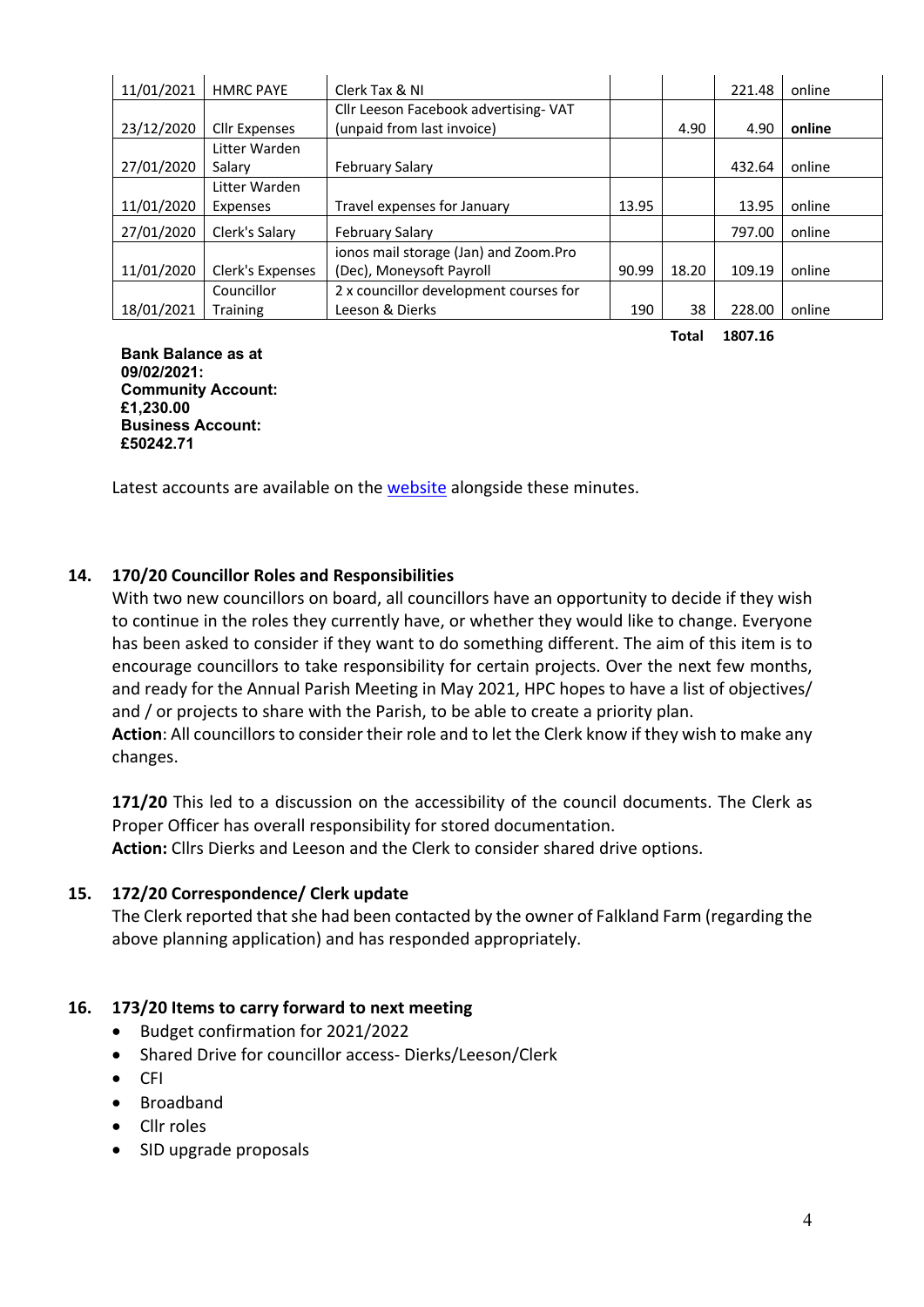The meeting finished at 9:40pm.

# **17. 174/20 Date of the next Council Meeting:** 09 March 2021

**18.**

Signed **Signed Contains Example 2** Position **Contains Position Contains Position** 

# **Actions from January Meeting**

| 162/20 | Cllr Norton to contact Patrick Hedgeland of HS to garner interest and    | <b>Cllr Norton</b>         |
|--------|--------------------------------------------------------------------------|----------------------------|
|        | feedback for the CFI.                                                    |                            |
|        | Clerk to write to Kevin Hyde with current questions listed above.        | <b>Clerk</b>               |
| 163/20 | Cllr Easton to confirm sign locations with Brian Harling.                | <b>Cllr Easton</b>         |
| 164/20 | Cllr Dierks to purchase 10 footpath markers.                             | <b>Cllr Dierks</b>         |
| 165/20 | Clerk to send planning objections to relevant case officers at BDBC.     | <b>Clerk</b>               |
| 166/20 | Cllr York will ask Colin Wall if HPC can provide an update of the stage  | <b>Cllr York</b>           |
|        | the NP is at on the website.                                             |                            |
| 170/20 | All councillors to consider their role and to let the Clerk know if they | <b>All Clirs</b>           |
|        | wish to make any changes.                                                |                            |
| 171/20 | Cllrs Dierks and Leeson and the Clerk to consider shared drive           | <b>Clerk/Cllrs</b>         |
|        | options.                                                                 | <b>Leeson &amp; Dierks</b> |

# **Update from Colin Wall, Neighbourhood Plan, February 2021**

In our last report in January we signposted the Housing Needs Analysis being undertaken for us by AECOM.

The preliminary data outputs we had hoped for around the end of January did materialise, but were not particularly dramatic, which is good. We await the final report which will appear around the end of February and will enable the NP to initiate a search for development sites which might deliver against that statement of need.

The possibility of asking PlanET to initiate a site search remains dependent on the detailed nature of the HNA output as and when that arrives. The option to commission further Technical Grant support from Locality for AECOM or PlanET to perform Site Assessments on any proposed sites also remains. We are assured that the progression of HNP activities into this area of work might have a material bearing on planning applications despite the absence of a five-year land supply in the B&D Local Plan. This is supported by the recent Burghclere decision where a developer appeal against refusal was rejected on the basis of prematurity; the Burghclere NP was deemed sufficiently advanced to carry weight which allowed the refusal decision to stand.

We are very grateful to the PC for the budget allowance for 21/22 as this will allow us to make much better progress and, hopefully, allow us to reach a "Burghclere situation" faster.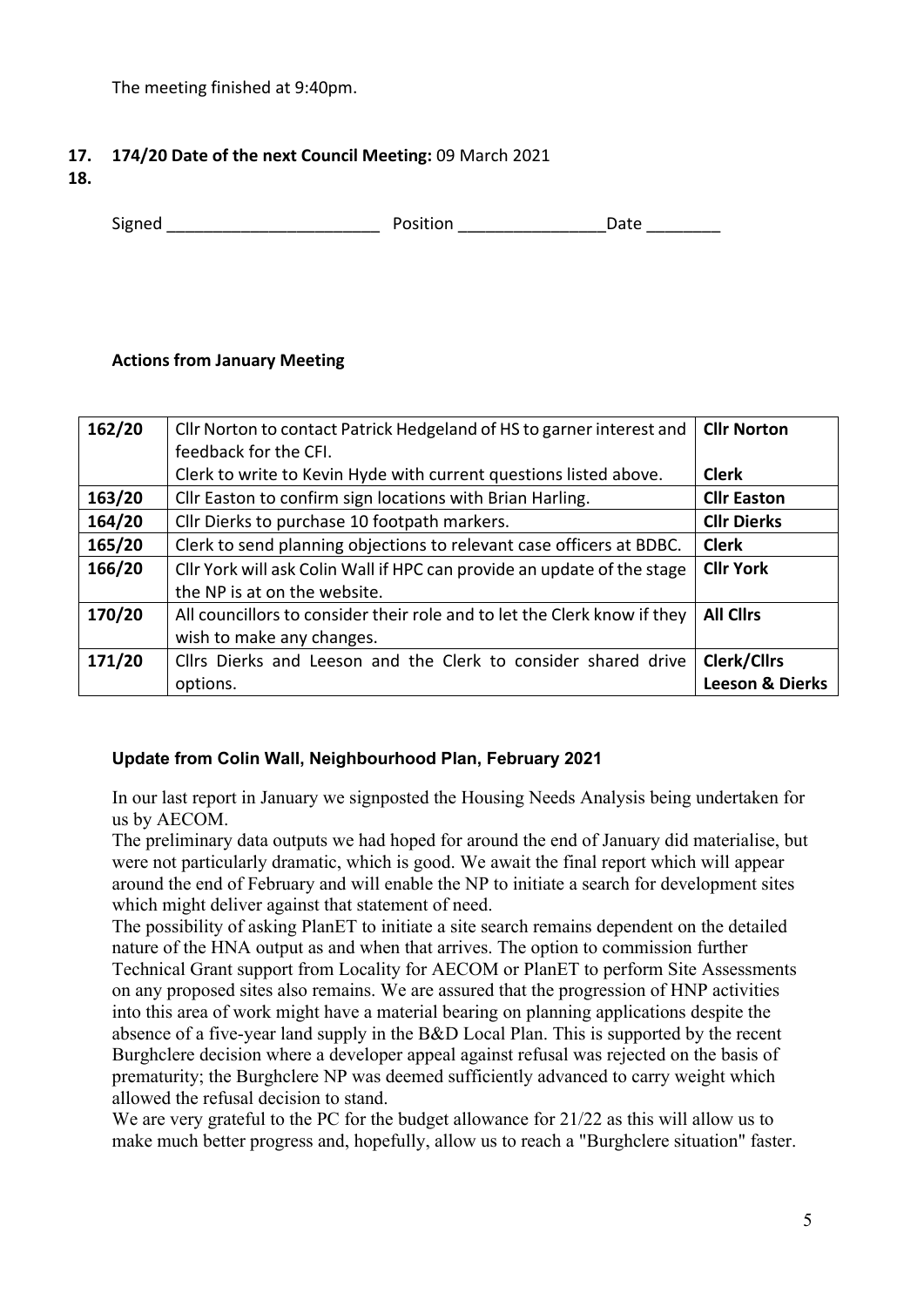# **Outline planning Application 20/03524/OUT response by Highclere Parish Council Decision: Object**

**1.** Highclere is a small rural village within the North Wessex Downs A.O.N.B. and this large development would be totally out of character with the rest of the village. This conflicts with the criteria defined in the local plan and National Policy Planning Framework. In accordance with the NPPF Paragraph 172:

> *"Great weight should be given to conserving and enhancing landscape and scenic beauty in National Parks, the Broads and Areas of Outstanding Natural Beauty, which have the highest status of protection in relation to these issues. The conservation and enhancement of wildlife and cultural heritage are also important considerations in these areas…. The scale and extent of development within these designated areas should be limited. Planning permission should be refused for major development other than in exceptional circumstances, and where it can be demonstrated that the development is in the public interest.".*

The NPPF goes on to outline these circumstances in sub-paragraphs a) and b). When considering a "test of exceptional necessity" this application fails to meet these requirements.

HPC notes the Court of Appeal ruling last Thursday for a development near Haslemere, in an AONB. This application was not a major one; the JPP application has been declared major by BDBC so it is hard to understand how this development can be justified.

https://www.bailii.org/ew/cases/EWCA/Civ/2021/74.html

- **2.** The Parish Council would not consider the proposal to be sustainable on any economic or social service measure. Highclere is a village that does not have a settlement envelope and is, therefore, considered as countryside. Basingstoke and Dean considers Highclere as a Tier 5 settlement and, as such, is considered to be the least sustainable when planning for new houses is considered. In fact, the Local Plan has no requirement for housing in Tier 5 settlements. As such, BDBC has no planning need for 26 houses to be built in Highclere.
- **3.** The proposal is a disproportionately large expansion of a parish the size of Highclere. It is recognised that the development has been identified in the Dec 2020 SHELAA Appendix 5: Sites outside Settlement Policy Boundaries, Reference H1004. That review judged that " … due to its location in the countryside its development would not be in line with the borough's current planning framework".
- **4.** The NPPF guidance should focus on development in locations that are, or can be made, sustainable: Most journeys (over 95%) require the use of a car to access needed facilities in Newbury and beyond. The closest location for a very limited number of facilities, Woolton Hill, does not lend itself to cycling or pedestrians with a lack of pavements, lighting, narrow lanes etc.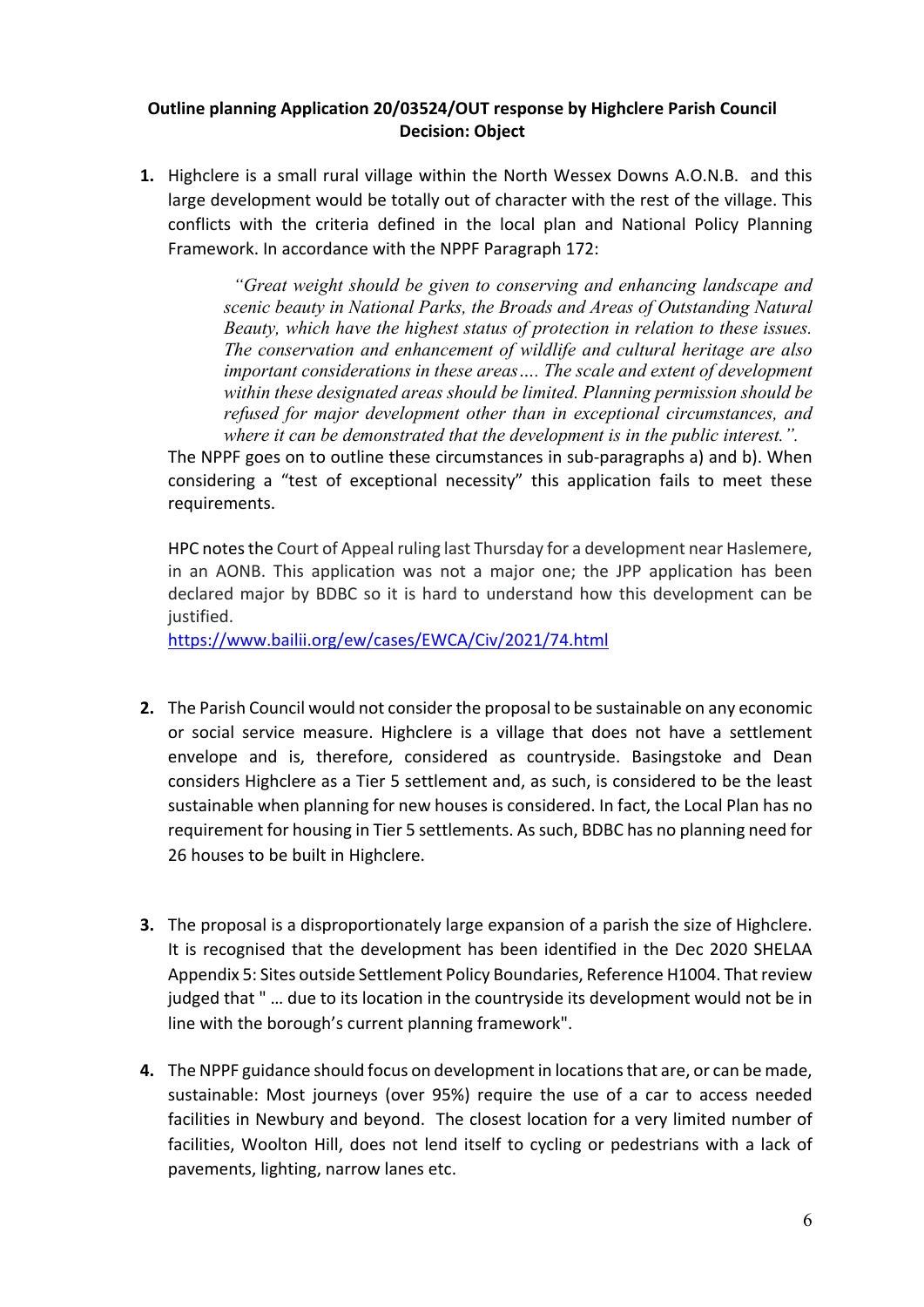- **5.** The application is contrary to the Local Plan policy SS6 Housing in the Countryside as well as SS6, SD1. In the most recent projections of the population of Highclere Parish, it shows that there will be a very small decrease in numbers over the coming years. Therefore the Local Plan shows no identified need for a housing development like this. Although the Borough does not have a 5 year housing supply, this does not go against the primary aim of policy SS6. It should be given due consideration alongside other policies that define the location of new developments in the Local Plan. The Borough's spatial strategy focuses developments adjacent to Basingstoke and larger settlements as reinforced by policies SD1 and SS1.
- **6.** Out of character for the village main thoroughfare. Properties along Andover Road are predominantly of individual character. Adding a 26 new housing development along the main road within the village will have a strong impact on the character and style of the village.
- **7.** Lack of infrastructure to cater for the increase in population 26 houses would require. There is already significant traffic and congestion along this road adding yet another entrance will not help the flow of traffic in conjunction with the recognised issue of speeding along this stretch of road. Additionally the village has a significant broadband issue (bandwidth, no fibre). The addition of 26 dwellings would multiply the issue.
- **8.** Highclere village has developed organically over its history, largely through infill and small developments. In fact, within the last twelve months, there have been various planning applications submitted for small-scale development. Permission for six houses has already been granted and there is P.I.P. for a further 3 houses. Therefore, an estate of 26 homes would represent the biggest single development in this village. This is more than excessive and would damage the rural character and begin a process of urbanization by adding at least 10% to the current housing stock.
- **9.** The proposed common in the application is considered by the Parish Council as unnecessary, given the fact that there are large areas of open space in Highclere, demonstrated by the low-density housing. So, there is no demonstrable need in this application.
- 10. With regards to the local engagement reported in the "Statement of Community Involvement" in the application, it should be noted that the number of responses received should **not** be considered statistically significant. Only 21 responses were received, from a village of 344 properties in Highclere Ward (670 persons on the electoral role or 640 and 1263 for Highclere and Penwood combined). Eight people expressed a positive view- 1.2% of the electorate of the Highclere Ward or 0.6% of Highclere Parish. Any feedback from this engagement should **not** be considered as reflective of the local view.